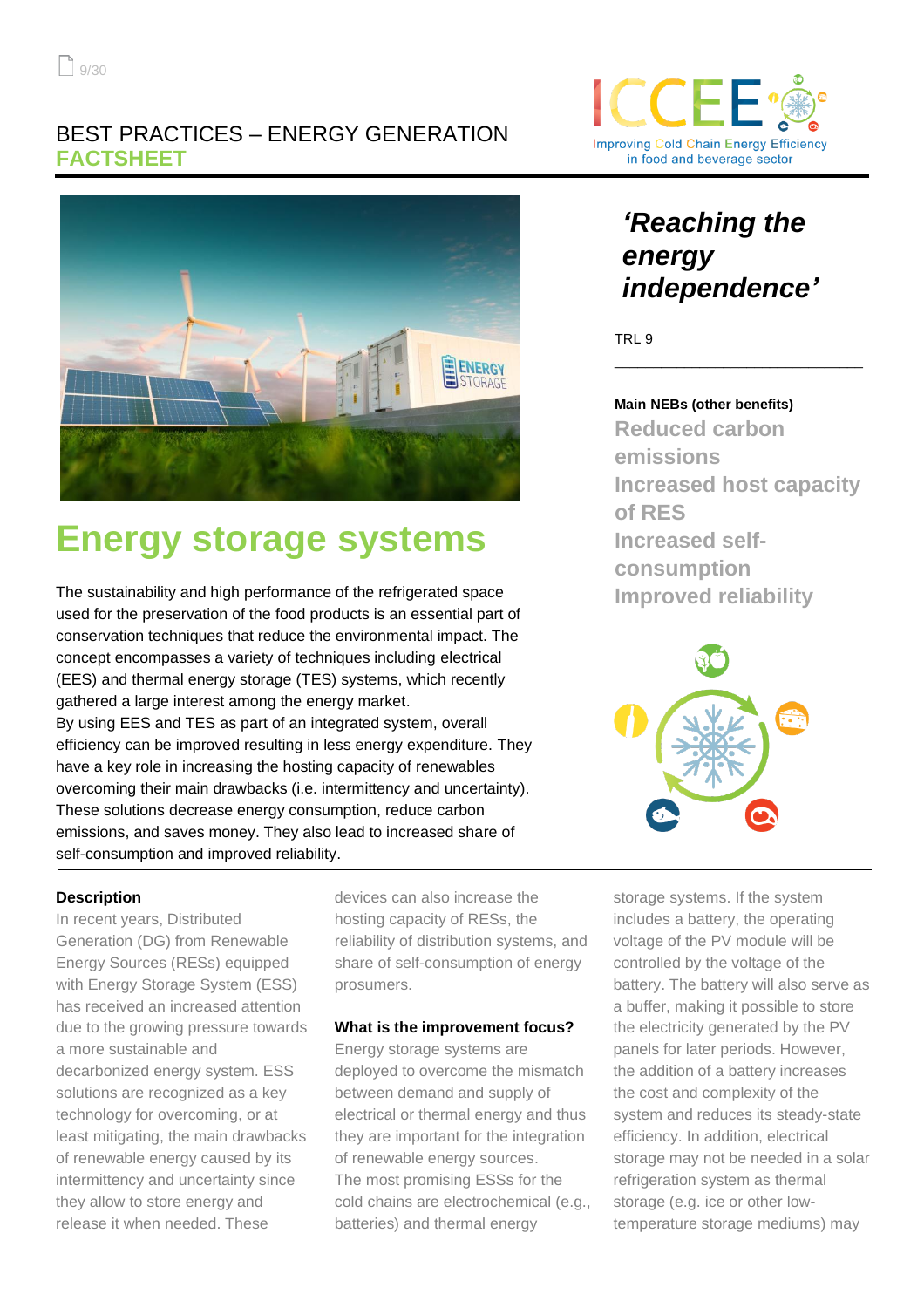

be more efficient and less expensive [1].

#### **Benefits**

Energy storage technologies can support energy security and climate change goals by providing valuable services in developed and developing energy systems. A systems approach to energy system design will lead to more integrated and optimised energy systems. Energy storage technologies can help to better integrate electricity and heat systems and can play a crucial role in energy system

decarbonisation by [2]:

- improving energy system resource use efficiency
- helping to integrate higher levels of variable renewable resources and end-use sector electrification
- supporting greater production of energy where it is consumed
- increasing energy access
- improving electricity grid stability, flexibility, reliability and resilience. From the viewpoint of companies,

ESS can be used for time shifting and peak shaving purposes leading to relevant cost savings, and as an emergency power supply.

**\_\_\_\_\_\_\_\_\_\_\_\_\_\_\_\_\_\_\_\_\_\_\_\_\_\_\_\_\_**

*ESSs allow to shift refrigeration loads from peak to low consumption periods, increasing the selfconsumption share and reducing the environmental impacts and economic costs due to the lower purchase of energy generated from fossil fuels*

#### **Electrical Energy Storage**

The main applications of EESs (i.e., load shifting and peak shaving) allow

**\_\_\_\_\_\_\_\_\_\_\_\_\_\_\_\_\_\_\_\_\_\_\_\_\_\_\_\_\_**

to shift refrigeration loads from peak to low consumption periods, increasing the self-consumption share and, consequently, reducing the environmental impacts and economic costs due to the lower purchase of energy generated from fossil fuels [3]. However, the benefits introduced, and the return of the investment are strictly dependent on the electricity tariff [4]. Despite the growing maturity and availability, the improved reliability, and the more cost- competitiveness, the diffusion of these new technologies has still to overcome the resistance of several barriers to become fully spread solutions, such as the lack of knowledge and awareness and other social, organizational or political factors [5].

#### **Thermal Energy Storage**

Thermal energy storage (TES) is a highly effective way of reducing the 24/7 energy consumption of the cold chain. TES acts like a battery for refrigeration systems, using phase change material (PCM) to store thermal energy in the form of cold for future use. TES modules containing PCM are placed above the storage racking so that they are above the product and are also placed inside the air stream of the evaporator fans. This allows heat to flow via convection to the TES when the air units are off. Once the ES reach their thermal capacity absorbing heat, the air flow from the evaporator fans can efficiently and directly cool the calls back to the solid state. The PCM in the TES system provide latent heat capacity to the refrigerated environment, allowing the TES to

absorb a large amount of thermal energy from the surrounding environment while remaining at the same temperature. This allows the refrigerated environment to maintain a cold operating temperature for an extended time period without running the mechanical systems. For example, during off-peak hours, a facility's existing refrigeration equipment freezes the PCM. During peak hours, a facility can dramatically reduce the mechanical run time of its costly refrigeration systems and rely on the PCM to stabilize room temperatures and ensure food quality is not compromised. During these extended periods, the PCM absorbs up to 85 percent of all heat infiltration in the freezer, maintains 38 percent more stable temperatures to ensure food quality and safety, and helps avoid up to 90 percent of peak period consumption. Additionally, TES can integrate with renewable power sources like solar to reduce overnight grid power up to 95%. This helps facilities further reduce their grid-based energy consumption and contribute to corporate sustainability and renewable energy goals, a win for the planet and the bottom line.

#### **Cryogenic Energy Storage**

The need to increase energy system flexibility, alongside the need to lower fossil fuel use in the food sector, and the importance of refrigeration infrastructure presents an opportunity for Liquid Air Energy Storage (LAES) [6]. Amongst the numerous methods to store energy, Cryogenic Energy Storage (CES) is a known, but still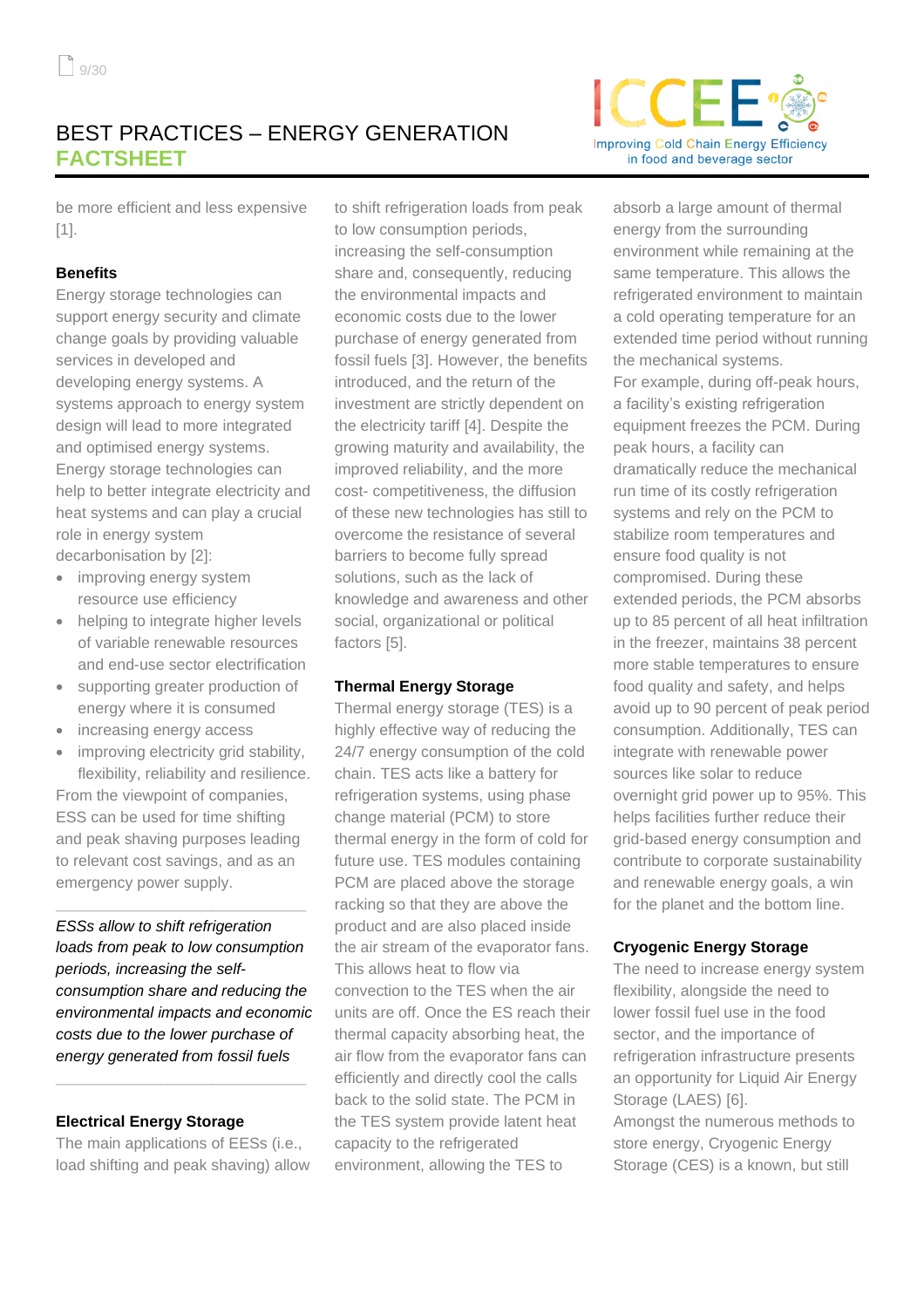rather undeveloped and unexploited thermal energy storage principle, which is coming again in favour due to its attractive features and advantages [7]. At low power demand, CES systems use electricity from RES or the grid to liquefy air (as a mixture or separate nitrogen, oxygen and argon) and to store the liquefied cryogen in a large insulated vessel at very low (cryogenic) temperatures. It can be recalled that, at atmospheric pressure, liquid nitrogen (constituting approx. 78% of the air content) has a boiling point of -195.8 °C, while liquid oxygen (approx. 21% of the air content) boils at -183 °C. The latent heat of vaporization is 200 kJ/kg for  $N_2$  and 213 kJ/kg for O<sub>2</sub>. In several applications, a sensible heat of up to 160 kJ/kg can also be exploited. CES is a promising technology enabling on-site storage of RES energy during periods of high generation and its use at peak grid demand. Thus, CES acts as grid energy storage, whereas at peak demands liquid cryogen is boiled (with an over 700-fold expansion in volume) to drive a turbine and to restore electricity to the grid. Hence, the principle of Cryogenic Energy Storage (CES) is simple and logical:

- During periods of low-power demand and low energy price, a cryogenic gas is liquefied and stored in a well-insulated vessel (charging period).
- During times of high-power consumption and high energy price, the liquefied cryogen is pumped and expanded to drive a generator of power which is

restored to the electrical grid (discharging period).

To date, CES applications have been rather limited by the poor round-trip efficiency (ratio between energies retrieved from and spent for energy storage) due to unrecovered energy losses. In fact, the liquefaction of a unit mass of cryogen currently consumes much more energy than its evaporation can deliver. The CrvoHub<sup>1</sup> project recently investigated the potential of largescale cryogenic energy storage at refrigerated warehouses and food factories, thereby capturing and utilising the vast amount of cryogenic cold released when boiling the stored liquid cryogen (in combination with RES integration and waste heat recovery). This extra cooling potential eases the functioning of existing refrigeration plants by providing substantial part of the refrigeration capacity needed to maintain the desired low temperatures in storage warehouses for chilled or frozen foods. Furthermore, integrating CES into food processing or preservation facilities is a novel and attractive means for fostering the growth of the RES sector, revealing also a substantial potential to improve efficiency [7].



#### **Opportunities and barriers to implementation**

| Opportunities          | Barriers        |
|------------------------|-----------------|
| Reduced energy<br>bill | Investment cost |
|                        |                 |
| Reduced carbon         |                 |
| emissions              |                 |
| Increased host         |                 |
| capacity of RES        |                 |
| Increased self-        |                 |
| consumption            |                 |

<sup>&</sup>lt;sup>1</sup> CryoHub "Cryogenic Energy Storage for Renewable Refrigeration and Power Supply" (2015) Horizon 2020 Project No. 691761